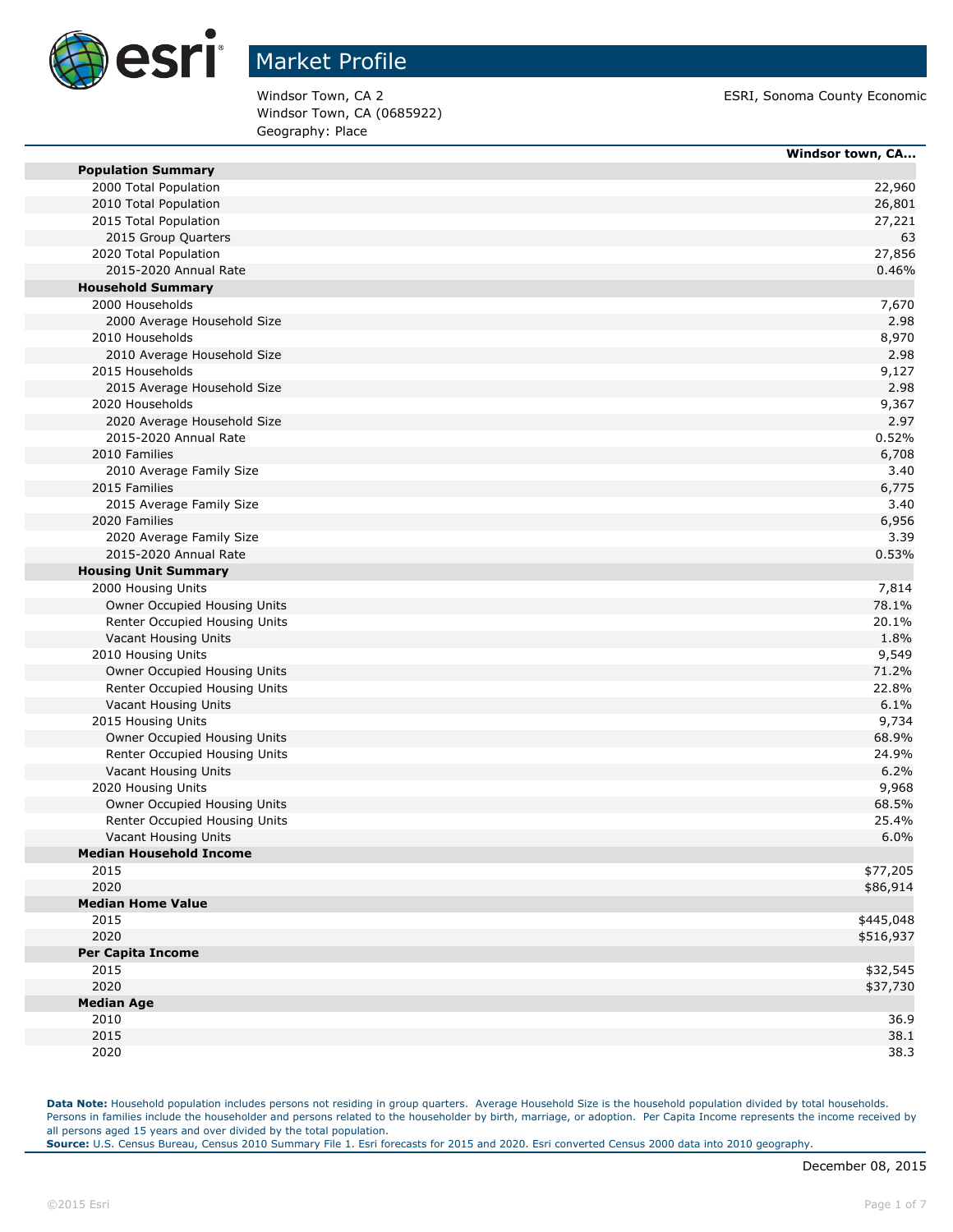

Windsor Town, CA (0685922) Geography: Place

Windsor Town, CA 2 **ESRI**, Sonoma County Economic

|                                            | Windsor town, CA |
|--------------------------------------------|------------------|
| 2015 Households by Income                  |                  |
| Household Income Base                      | 9,127            |
| $<$ \$15,000                               | 9.0%             |
| \$15,000 - \$24,999                        | 6.6%             |
| \$25,000 - \$34,999                        | 7.6%             |
| \$35,000 - \$49,999                        | 9.8%             |
| \$50,000 - \$74,999                        | 15.5%            |
| \$75,000 - \$99,999                        | 13.4%            |
| $$100,000 - $149,999$                      | 19.2%            |
| \$150,000 - \$199,999                      | 11.6%            |
| \$200,000+                                 | 7.4%             |
| Average Household Income                   | \$95,929         |
| 2020 Households by Income                  |                  |
| Household Income Base                      | 9,367            |
| $<$ \$15,000                               | 8.0%             |
| \$15,000 - \$24,999                        | 4.7%             |
| \$25,000 - \$34,999                        | 5.9%             |
| \$35,000 - \$49,999                        | 8.6%             |
| \$50,000 - \$74,999                        | 14.4%            |
| \$75,000 - \$99,999                        | 15.4%            |
| \$100,000 - \$149,999                      | 18.9%            |
| \$150,000 - \$199,999                      | 14.8%            |
| \$200,000+                                 | 9.4%             |
| Average Household Income                   | \$110,876        |
| 2015 Owner Occupied Housing Units by Value |                  |
| Total                                      | 6,705            |
| $<$ \$50,000                               | 1.7%             |
| \$50,000 - \$99,999                        | 3.4%             |
| \$100,000 - \$149,999                      | 2.1%             |
| \$150,000 - \$199,999                      | 2.7%             |
| \$200,000 - \$249,999                      | 2.2%             |
| \$250,000 - \$299,999                      | 3.8%             |
| \$300,000 - \$399,999                      | 20.9%            |
| \$400,000 - \$499,999                      | 29.2%            |
| \$500,000 - \$749,999                      | 27.8%            |
| \$750,000 - \$999,999                      | 3.6%             |
| $$1,000,000 +$                             | 2.5%             |
| Average Home Value                         | \$467,289        |
| 2020 Owner Occupied Housing Units by Value |                  |
| Total                                      | 6,833            |
| $<$ \$50,000                               | 1.3%             |
| \$50,000 - \$99,999                        | 2.5%             |
| \$100,000 - \$149,999                      | 1.4%             |
| \$150,000 - \$199,999                      | 2.6%             |
| \$200,000 - \$249,999                      | 2.8%             |
| \$250,000 - \$299,999                      | 2.6%             |
| \$300,000 - \$399,999                      | 13.3%            |
| \$400,000 - \$499,999                      | 20.5%            |
| \$500,000 - \$749,999                      | 42.9%            |
| \$750,000 - \$999,999                      | 6.4%             |
| $$1,000,000 +$                             | 3.6%             |
| Average Home Value                         | \$530,159        |

**Data Note:** Income represents the preceding year, expressed in current dollars. Household income includes wage and salary earnings, interest dividends, net rents, pensions, SSI and welfare payments, child support, and alimony. **Source:** U.S. Census Bureau, Census 2010 Summary File 1. Esri forecasts for 2015 and 2020. Esri converted Census 2000 data into 2010 geography.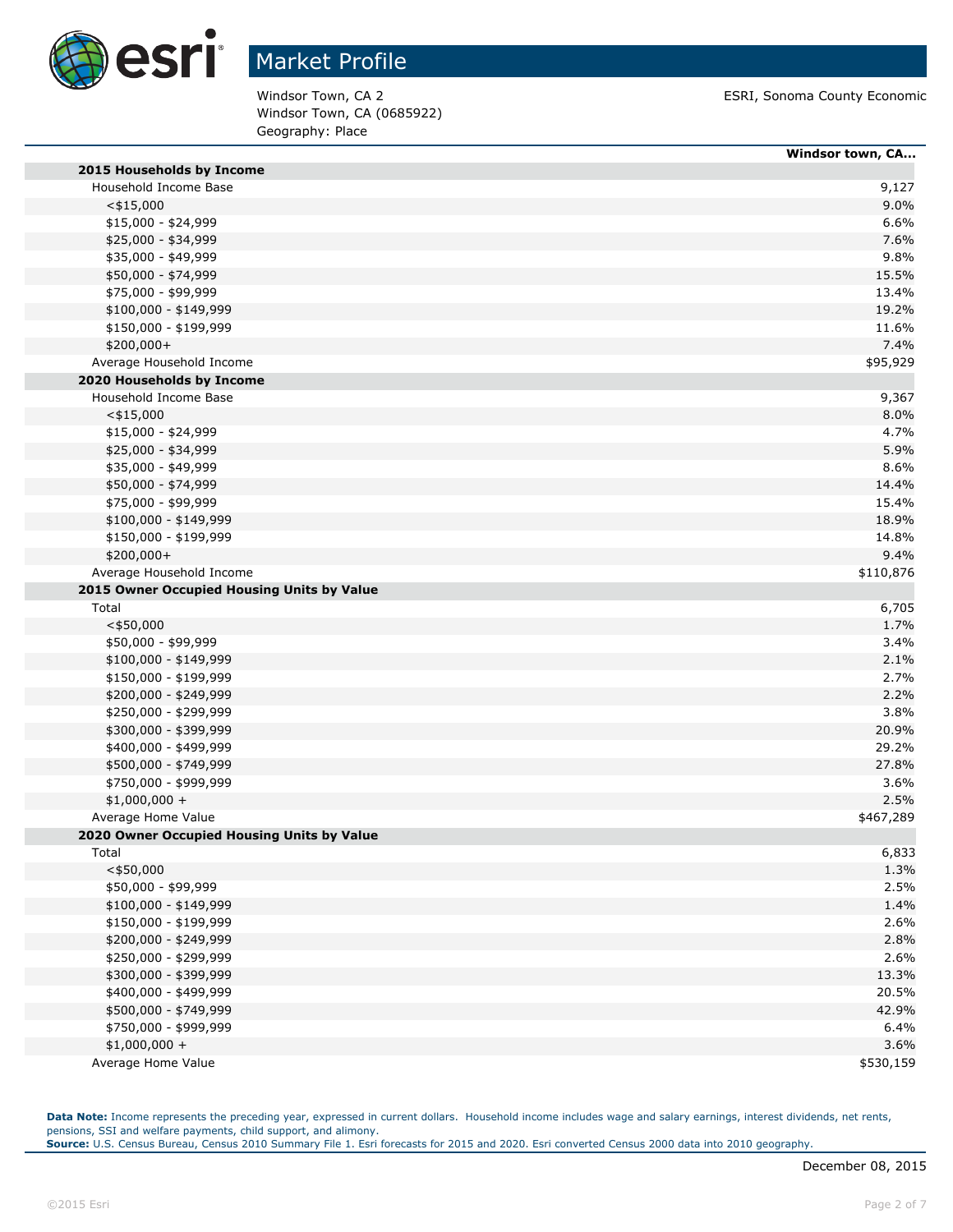

Windsor Town, CA (0685922) Geography: Place

Windsor Town, CA 2 **ESRI**, Sonoma County Economic

|                               | Windsor town, CA |
|-------------------------------|------------------|
| 2010 Population by Age        |                  |
| Total                         | 26,801           |
| $0 - 4$                       | 6.8%             |
| $5 - 9$                       | 7.7%             |
| $10 - 14$                     | 8.3%             |
| $15 - 24$                     | 13.6%            |
| $25 - 34$                     | 11.2%            |
| $35 - 44$                     | 14.3%            |
| $45 - 54$                     | 16.2%            |
| $55 - 64$                     | 11.1%            |
| $65 - 74$                     | 5.5%             |
| 75 - 84                       | 3.8%             |
| $85 +$                        | 1.7%             |
| $18 +$                        | 72.0%            |
| 2015 Population by Age        |                  |
| Total                         | 27,221           |
| $0 - 4$                       | 6.3%             |
| $5 - 9$                       | 6.8%             |
| $10 - 14$                     | 7.5%             |
| $15 - 24$                     | 13.9%            |
| $25 - 34$                     | 11.8%            |
| $35 - 44$                     | 12.4%            |
| $45 - 54$                     | 14.9%            |
| $55 - 64$                     | 13.3%            |
| $65 - 74$                     | 7.5%             |
| 75 - 84                       | 3.8%             |
| $85 +$                        | 1.9%             |
| $18 +$                        | 74.9%            |
| 2020 Population by Age        |                  |
| Total                         | 27,857           |
| $0 - 4$                       | 6.3%             |
| $5 - 9$                       | 6.5%             |
| $10 - 14$                     | 6.9%             |
| $15 - 24$                     | 11.7%            |
| $25 - 34$                     | 14.3%            |
| $35 - 44$                     | 12.5%            |
| $45 - 54$                     | 12.5%            |
| $55 - 64$                     | 13.6%            |
| $65 - 74$                     | 9.4%             |
| 75 - 84                       | 4.3%             |
| $85 +$                        | 2.1%             |
| $18 +$                        | 76.2%            |
| <b>2010 Population by Sex</b> |                  |
| Males                         | 13,166           |
| Females                       | 13,635           |
| 2015 Population by Sex        |                  |
| Males                         | 13,435           |
| Females                       | 13,786           |
| 2020 Population by Sex        |                  |
|                               |                  |
| Males                         | 13,750           |
| Females                       | 14,107           |

**Source:** U.S. Census Bureau, Census 2010 Summary File 1. Esri forecasts for 2015 and 2020. Esri converted Census 2000 data into 2010 geography.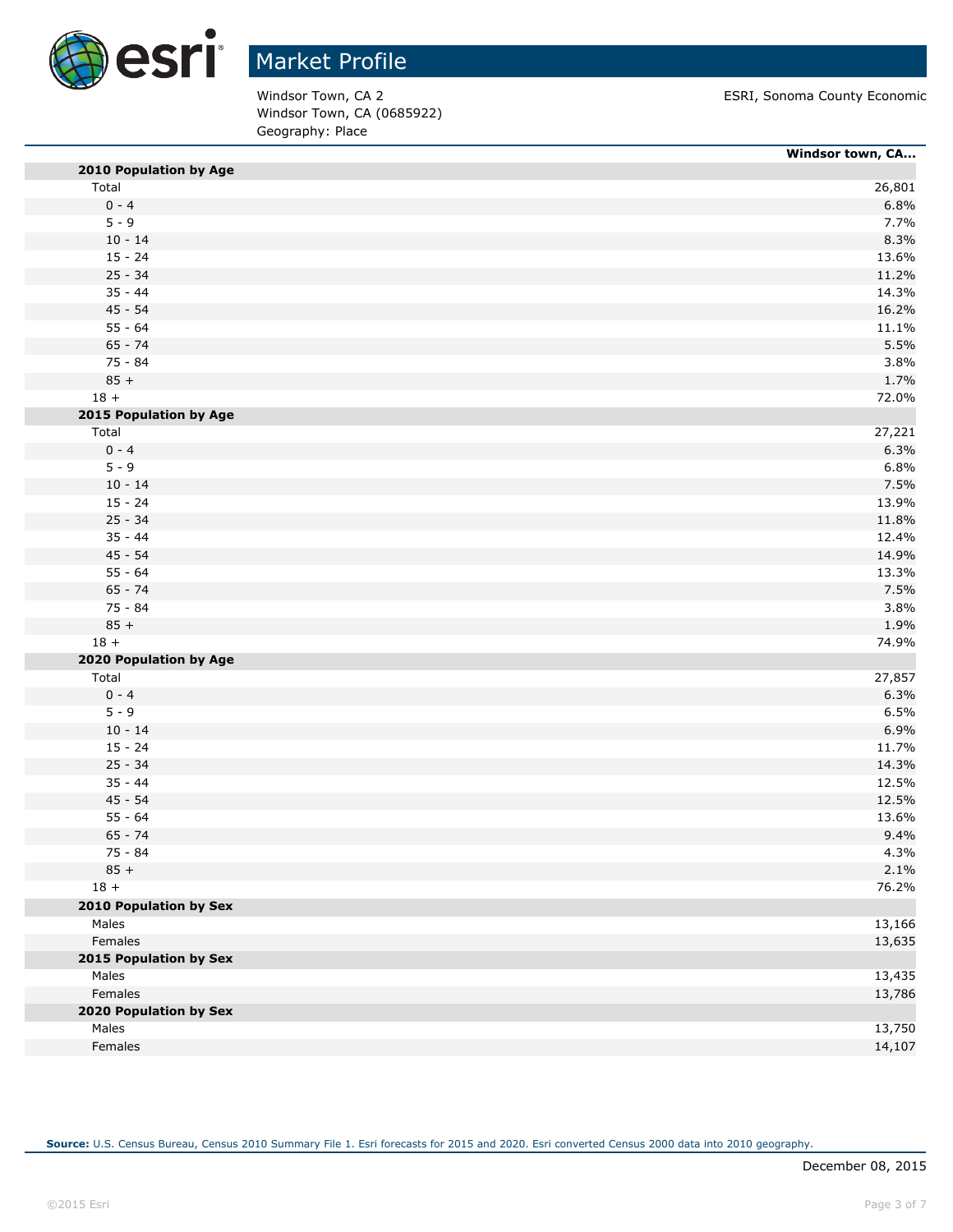

Windsor Town, CA (0685922) Geography: Place

Windsor Town, CA 2 **ESRI**, Sonoma County Economic

|                                                    | Windsor town, CA |
|----------------------------------------------------|------------------|
| 2010 Population by Race/Ethnicity                  |                  |
| Total                                              | 26,801           |
| White Alone                                        | 73.9%            |
| <b>Black Alone</b>                                 | 0.8%             |
| American Indian Alone                              | 2.2%             |
| Asian Alone                                        | 3.0%             |
| Pacific Islander Alone                             | 0.2%             |
| Some Other Race Alone                              | 15.1%            |
| Two or More Races                                  | 4.7%             |
| Hispanic Origin                                    | 31.8%            |
| Diversity Index                                    | 69.0             |
| 2015 Population by Race/Ethnicity                  |                  |
| Total                                              | 27,221           |
| White Alone                                        | 72.5%            |
| <b>Black Alone</b>                                 | 0.9%             |
| American Indian Alone                              | 2.1%             |
| Asian Alone                                        | 3.0%             |
| Pacific Islander Alone                             | 0.2%             |
| Some Other Race Alone                              | 16.3%            |
| Two or More Races                                  | 5.0%             |
| Hispanic Origin                                    | 33.8%            |
| Diversity Index                                    | 70.9             |
| 2020 Population by Race/Ethnicity                  |                  |
| Total                                              | 27,857           |
| White Alone                                        | 70.6%            |
| <b>Black Alone</b>                                 | 0.9%             |
| American Indian Alone                              | 2.2%             |
| Asian Alone                                        | 3.1%             |
| Pacific Islander Alone                             | 0.2%             |
| Some Other Race Alone                              | 17.7%            |
| Two or More Races                                  | 5.3%             |
| Hispanic Origin                                    | 36.7%            |
| Diversity Index                                    | 73.2             |
| 2010 Population by Relationship and Household Type |                  |
| Total                                              | 26,801           |
| In Households                                      | 99.8%            |
| In Family Households                               | 88.8%            |
| Householder                                        | 25.0%            |
| Spouse                                             | 20.0%            |
| Child                                              | 35.3%            |
| Other relative                                     | 4.7%             |
| Nonrelative                                        | 3.7%             |
| In Nonfamily Households                            | 11.0%            |
| In Group Quarters                                  | 0.2%             |
| <b>Institutionalized Population</b>                | 0.0%             |
| Noninstitutionalized Population                    | 0.2%             |

Data Note: Persons of Hispanic Origin may be of any race. The Diversity Index measures the probability that two people from the same area will be from different race/ ethnic groups. **Source:** U.S. Census Bureau, Census 2010 Summary File 1. Esri forecasts for 2015 and 2020. Esri converted Census 2000 data into 2010 geography.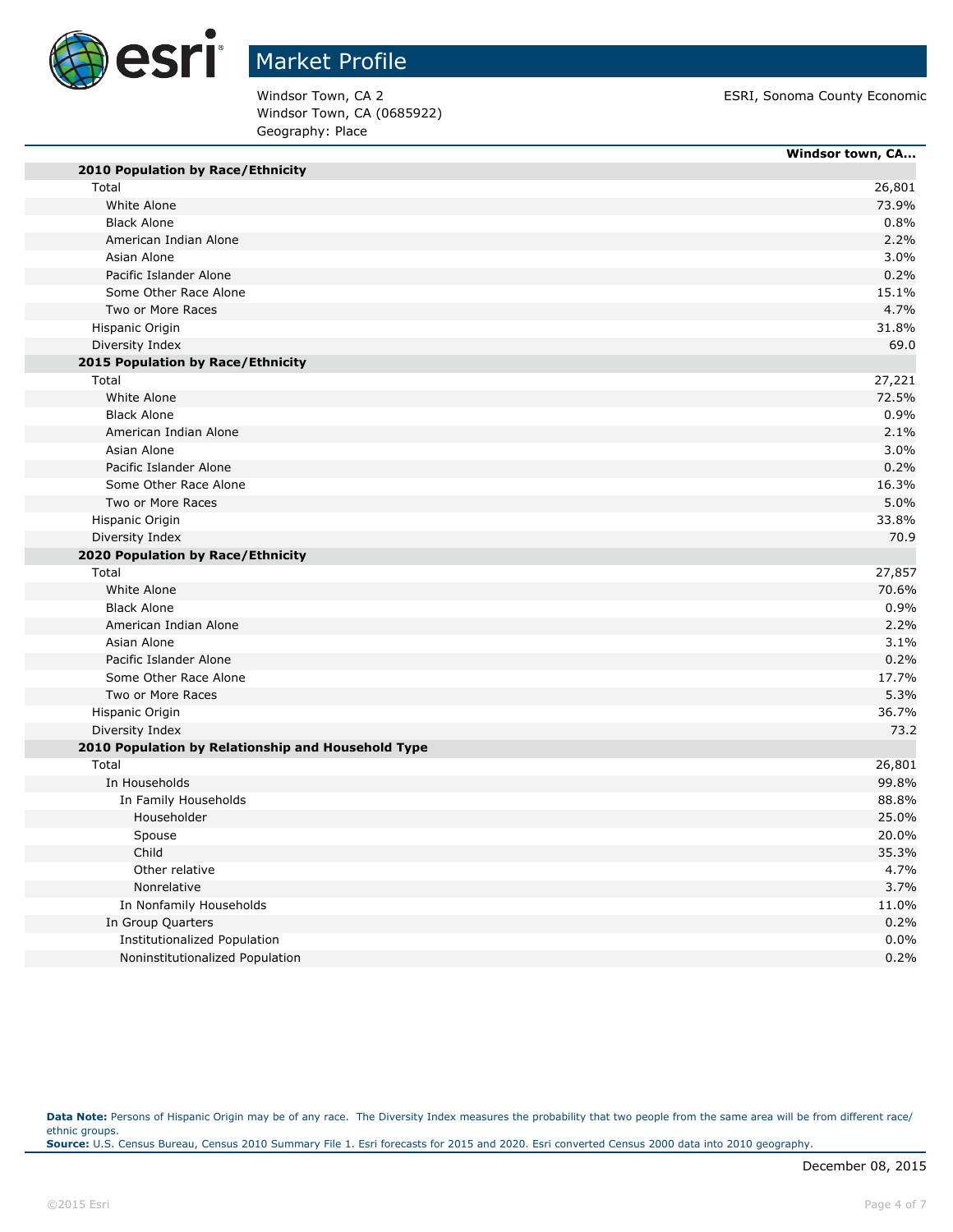

Windsor Town, CA (0685922) Geography: Place

Windsor Town, CA 2 **ESRI**, Sonoma County Economic

|                                               | Windsor town, CA |
|-----------------------------------------------|------------------|
| 2015 Population 25+ by Educational Attainment |                  |
| Total                                         | 17,824           |
| Less than 9th Grade                           | 6.3%             |
| 9th - 12th Grade, No Diploma                  | 5.8%             |
| High School Graduate                          | 18.8%            |
| GED/Alternative Credential                    | 3.0%             |
| Some College, No Degree                       | 25.2%            |
| Associate Degree                              | 12.0%            |
| Bachelor's Degree                             | 20.0%            |
| Graduate/Professional Degree                  | 8.9%             |
| 2015 Population 15+ by Marital Status         |                  |
| Total                                         | 21,597           |
| <b>Never Married</b>                          | 27.3%            |
| Married                                       | 56.5%            |
| Widowed                                       | 5.2%             |
| Divorced                                      | 11.0%            |
| 2015 Civilian Population 16+ in Labor Force   |                  |
| Civilian Employed                             | 95.4%            |
| Civilian Unemployed                           | 4.6%             |
| 2015 Employed Population 16+ by Industry      |                  |
| Total                                         | 13,993           |
| Agriculture/Mining                            | 3.4%             |
| Construction                                  | 6.3%             |
| Manufacturing                                 | 13.3%            |
| <b>Wholesale Trade</b>                        | 3.0%             |
| <b>Retail Trade</b>                           | 11.1%            |
| Transportation/Utilities                      | 3.6%             |
| Information                                   | 1.2%             |
| Finance/Insurance/Real Estate                 | 7.0%             |
| Services                                      | 47.0%            |
| <b>Public Administration</b>                  | 4.1%             |
| 2015 Employed Population 16+ by Occupation    |                  |
| Total                                         | 13,994           |
| <b>White Collar</b>                           | 59.4%            |
| Management/Business/Financial                 | 16.0%            |
| Professional                                  | 19.0%            |
| <b>Sales</b>                                  | 11.6%            |
| Administrative Support                        | 12.9%            |
| <b>Services</b>                               | 20.1%            |
| <b>Blue Collar</b>                            | 20.4%            |
| Farming/Forestry/Fishing                      | 3.1%             |
| Construction/Extraction                       | 5.5%             |
| Installation/Maintenance/Repair               | 2.0%             |
| Production                                    | 5.4%             |
| <b>Transportation/Material Moving</b>         | 4.5%             |
|                                               |                  |

**Source:** U.S. Census Bureau, Census 2010 Summary File 1. Esri forecasts for 2015 and 2020. Esri converted Census 2000 data into 2010 geography.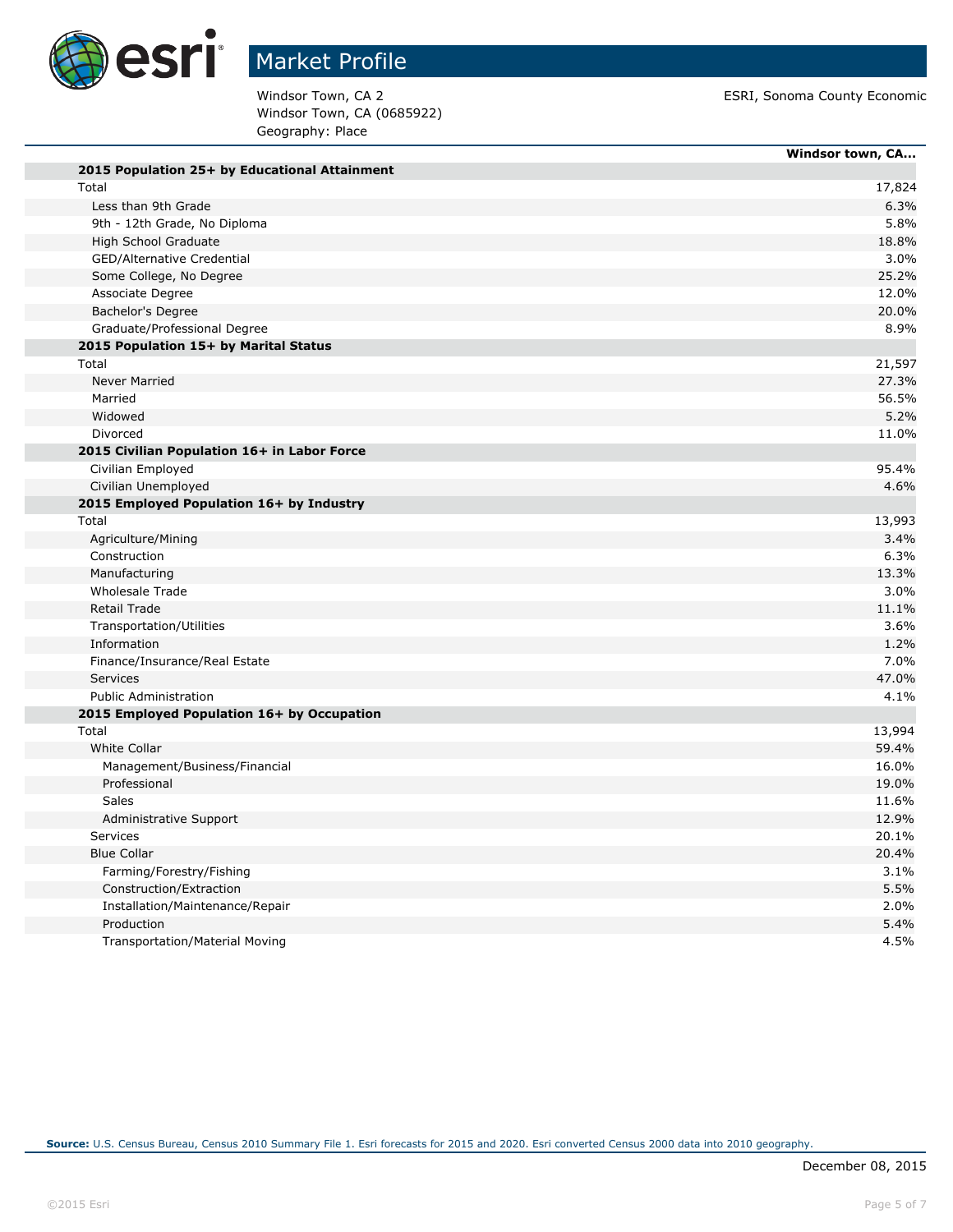

Windsor Town, CA (0685922) Geography: Place

Windsor Town, CA 2 ESRI, Sonoma County Economic

|                                               | Windsor town, CA |
|-----------------------------------------------|------------------|
| 2010 Households by Type                       |                  |
| Total                                         | 8,970            |
| Households with 1 Person                      | 19.4%            |
| Households with 2+ People                     | 80.6%            |
| Family Households                             | 74.8%            |
| Husband-wife Families                         | 59.6%            |
| With Related Children                         | 32.8%            |
| Other Family (No Spouse Present)              | 15.2%            |
| Other Family with Male Householder            | 5.1%             |
| With Related Children                         | 3.3%             |
| Other Family with Female Householder          | 10.1%            |
| With Related Children                         | 6.4%             |
| Nonfamily Households                          | 5.8%             |
| All Households with Children                  | 43.1%            |
| Multigenerational Households                  | 4.6%             |
| Unmarried Partner Households                  | 6.9%             |
| Male-female                                   | 6.1%             |
| Same-sex                                      | 0.8%             |
| 2010 Households by Size                       |                  |
| Total                                         | 8,970            |
| 1 Person Household                            | 19.4%            |
| 2 Person Household                            | 28.8%            |
| 3 Person Household                            | 17.6%            |
| 4 Person Household                            | 18.2%            |
| 5 Person Household                            | 8.8%             |
| 6 Person Household                            | 3.8%             |
| 7 + Person Household                          | 3.5%             |
| 2010 Households by Tenure and Mortgage Status |                  |
| Total                                         | 8,970            |
| Owner Occupied                                | 75.8%            |
| Owned with a Mortgage/Loan                    | 62.0%            |
| Owned Free and Clear                          | 13.8%            |
| <b>Renter Occupied</b>                        | 24.2%            |

**Data Note:** Households with children include any households with people under age 18, related or not. Multigenerational households are families with 3 or more parent-child relationships. Unmarried partner households are usually classified as nonfamily households unless there is another member of the household related to the householder. Multigenerational and unmarried partner households are reported only to the tract level. Esri estimated block group data, which is used to estimate polygons or non-standard geography.

**Source:** U.S. Census Bureau, Census 2010 Summary File 1. Esri forecasts for 2015 and 2020. Esri converted Census 2000 data into 2010 geography.